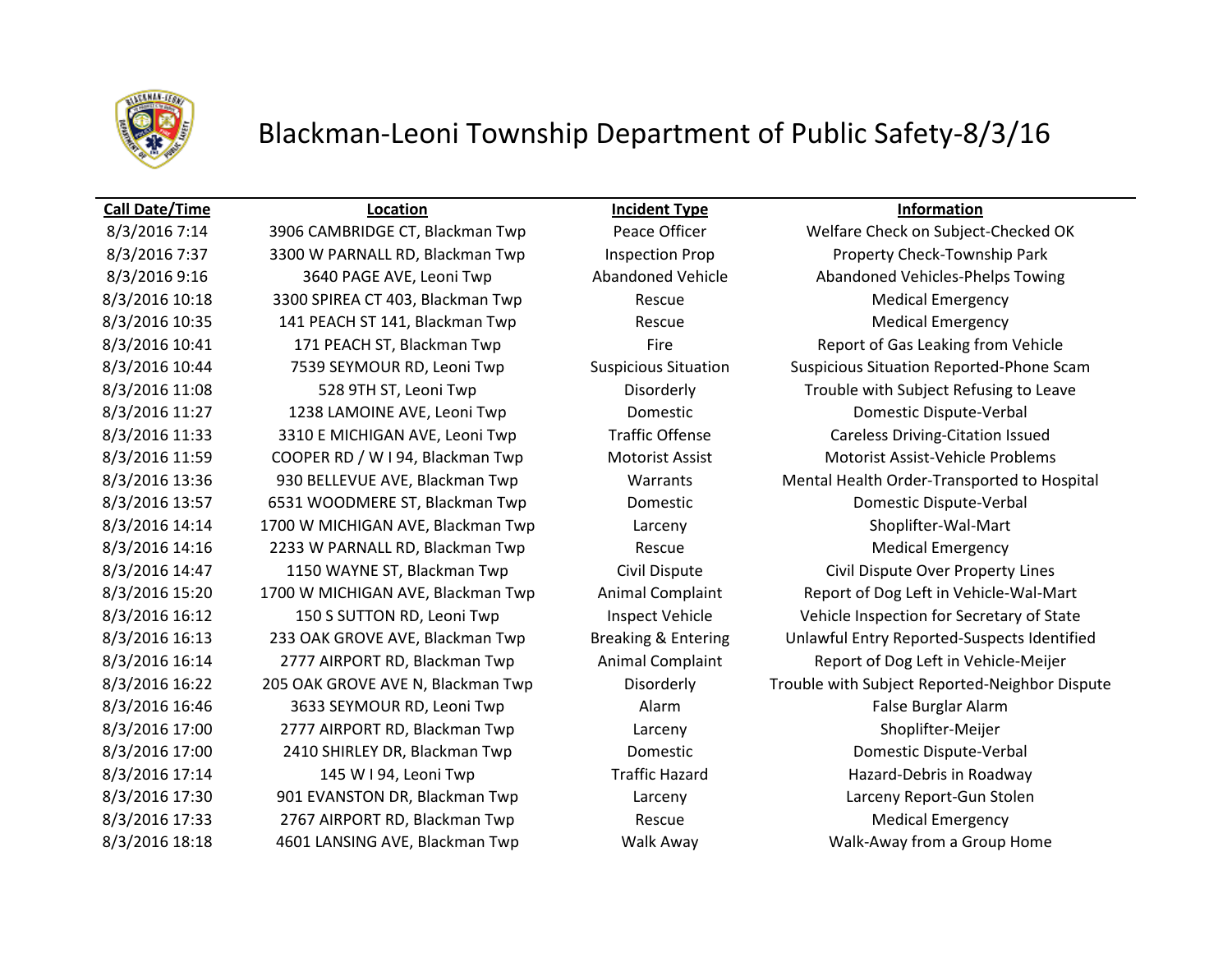

## Blackman-Leoni Township Department of Public Safety-8/3/16

### **Call Date/Time Location Incident Type Information**

8/3/2016 18:25 3333 E MICHIGAN AVE, Leoni Twp Warrants Parole Absconder Arrested-Meijer 8/3/2016 18:39 1700 W MICHIGAN AVE, Blackman Twp Animal Complaint Report of Dog Left in Vehicle-Wal-Mart 8/3/2016 19:11 GALLERY PL / LANSING AVE, Blackman Twp Traffic Offense Expired Plate-Citation Issued 8/3/2016 19:12 4008 LOCUST, Blackman Twp Animal Complaint Dog Bite-Child Bitten by Dog 8/3/2016 20:03 3600 LANSING AVE 13, Blackman Twp Animal Complaint Loose Dog Reported-Verbal Warning 8/3/2016 20:47 145 BURT AVE, Blackman Twp Rescue Medical Emergency 8/3/2016 21:00 2497 N PORTAGE RD, Leoni Twp Civil Dispute Civil Dispute Over Money Owed 8/3/2016 21:23 3001 E MICHIGAN AVE, Blackman Twp Disorderly Subjects Refusing to Leave-K-Mart 8/3/2016 22:28 238 LUMLEY AVE, Leoni Twp Peace Officer Welfare Check on Subject-Checked OK 8/3/2016 22:30 1366 W HIAWATHA BLVD, Leoni Twp Domestic Domestic Dispute-Verbal 8/3/2016 22:41 1006 N BROWN ST, Blackman Twp Rescue Medical Emergency 8/3/2016 23:37 2530 SPRINGPORT RD, Blackman Twp Disorderly Trouble with Subject Refusing to Leave 8/4/2016 1:11 248 AMOS ST, Blackman Twp MDOP Damage to Vehicle Reported 8/4/2016 1:11 3021 E MICHIGAN AVE, Blackman Twp MDOP Damage to Vehicle Reported 8/4/2016 2:01 3300 W PARNALL RD, Blackman Twp Inspection Prop Property Check-Township Park 8/4/2016 3:04 4111 COUNTY FARM RD, Blackman Twp Rescue Rescue Medical Emergency 8/4/2016 3:05 116 HENRIETTA ST, Blackman Twp Rescue Rescue Medical Emergency 8/4/2016 3:10 1543 WINNEBAGO LN, Leoni Twp Suspicious Situation Suspicious Vehicle Reported 8/4/2016 3:58 3333 SARGENT RD, Leoni Twp Alarm Alarm False Burglar Alarm

8/3/2016 18:34 1469 COMMANCHE LN, Leoni Twp Disorderly Trouble with Subject Reported-Neighbor Dispute 8/3/2016 19:04 5TH ST / N LAKESIDE DR, Leoni Twp Public Relations Public Relations-Car Show-Township Park 8/3/2016 19:26 3001 E MICHIGAN AVE, Blackman Twp Suspicious Situation Suspicious Subject Reported-Checked OK 8/3/2016 19:40 1255 FAIRFAX AVE, Leoni Twp Suspicious Situation Suspicious Vehicle Reported-Unable to Locate 8/3/2016 20:16 3021 E MICHIGAN AVE, Blackman Twp Disorderly Trouble with Subject-Refusing to Leave-Kroger 8/3/2016 21:09 W WASHINGTON AVE / 24TH ST, Summit Twp Warrants Subject Arrested on Three Outstanding Warrants 8/3/2016 22:54 2620 SARADAN DR, Blackman Twp Suspicious Situation Suspicious Subject Reported-Checked OK 8/3/2016 22:58 247 GRAND ST, Leoni Twp Suicide Suicide Suicidal Subject-Transported to Hospital 8/4/2016 0:16 321 KEVIN DR, Blackman Twp Suspicious Situation Suspicious Subjects Reported-Unable to Locate